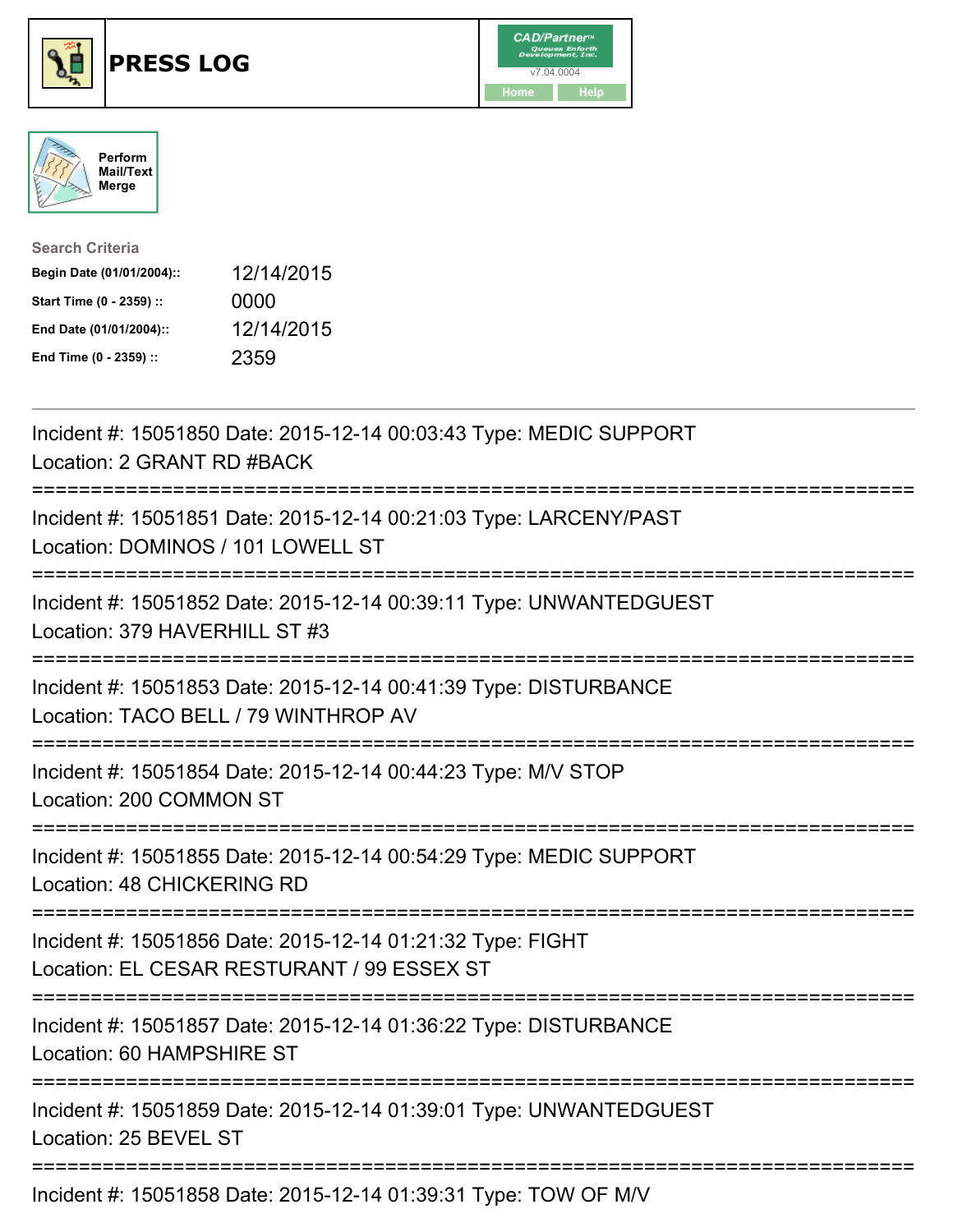| Location: TRESPASS / 125 AMESBURY ST                                                                           |  |
|----------------------------------------------------------------------------------------------------------------|--|
| Incident #: 15051860 Date: 2015-12-14 01:53:32 Type: LOUD NOISE<br>Location: 61 BRADFORD ST                    |  |
| Incident #: 15051861 Date: 2015-12-14 01:58:21 Type: CK WELL BEING<br>Location: HAMPSHIRE ST & HAVERHILL ST    |  |
| Incident #: 15051862 Date: 2015-12-14 02:08:26 Type: SUS PERS/MV<br>Location: 200 COMMON ST                    |  |
| Incident #: 15051864 Date: 2015-12-14 02:31:05 Type: FIRE/MV<br>Location: 101 ERVING AV                        |  |
| Incident #: 15051863 Date: 2015-12-14 02:31:32 Type: TOW OF M/V<br>Location: TRESPASS / 312 WATER ST           |  |
| Incident #: 15051865 Date: 2015-12-14 02:33:47 Type: MEDIC SUPPORT<br>Location: 12 LASALLE AV                  |  |
| Incident #: 15051866 Date: 2015-12-14 03:34:56 Type: ROBBERY UNARM<br>Location: BROADWAY & PARK ST             |  |
| Incident #: 15051867 Date: 2015-12-14 05:19:27 Type: MEDIC SUPPORT<br>Location: 236 S UNION ST #A              |  |
| Incident #: 15051868 Date: 2015-12-14 05:23:51 Type: 911 HANG UP<br>Location: 166 WEST ST                      |  |
| Incident #: 15051869 Date: 2015-12-14 05:56:40 Type: M/V STOP<br>Location: AMESBURY ST & CANAL ST              |  |
| Incident #: 15051870 Date: 2015-12-14 05:58:41 Type: TRAINING<br>Location: CPOP OFFICE / 211 MERRIMACK ST      |  |
| Incident #: 15051871 Date: 2015-12-14 06:05:03 Type: STOL/MV/PAS<br>Location: 64 MELVIN ST                     |  |
| Incident #: 15051872 Date: 2015-12-14 06:12:15 Type: ALARMS<br>Location: JIMENEZ SUPER MARKET / 117 NEWBURY ST |  |
| Incident #: 15051873 Date: 2015-12-14 06:36:29 Type: ANIMAL COMPL                                              |  |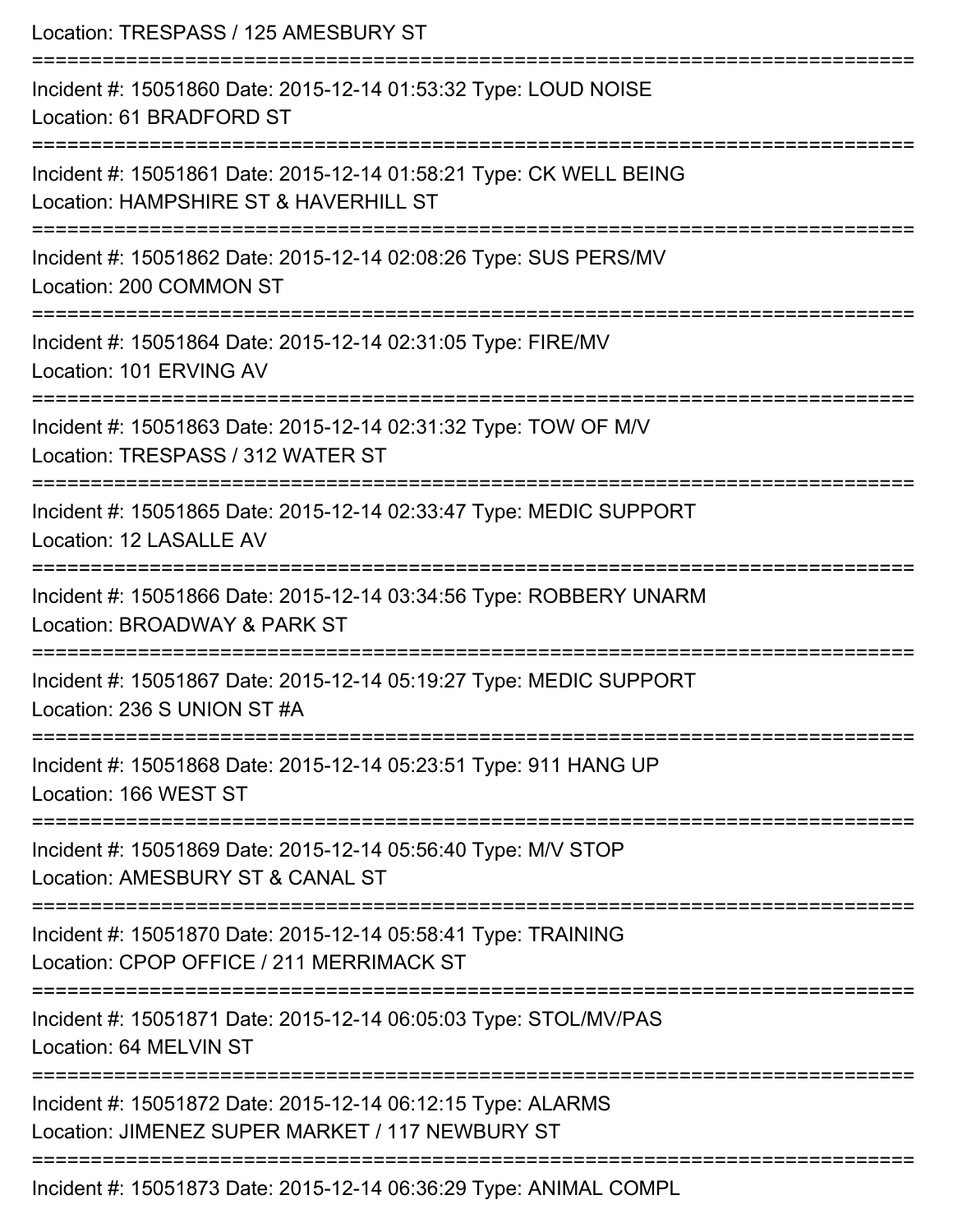| Incident #: 15051874 Date: 2015-12-14 07:28:04 Type: MEDIC SUPPORT<br>Location: 141 AMESBURY ST #207      |
|-----------------------------------------------------------------------------------------------------------|
| Incident #: 15051875 Date: 2015-12-14 07:42:28 Type: STA RELIEF<br>Location: LPD / 90 LOWELL ST           |
| Incident #: 15051876 Date: 2015-12-14 07:43:21 Type: TRAINING<br>Location: CPOP OFFICE / 211 MERRIMACK ST |
| Incident #: 15051877 Date: 2015-12-14 07:54:26 Type: ALARMS<br>Location: 37 EATON ST                      |
| Incident #: 15051878 Date: 2015-12-14 07:55:35 Type: TOW OF M/V<br>Location: TRESPASS / 101 AMESBURY ST   |
| Incident #: 15051879 Date: 2015-12-14 07:58:41 Type: WARRANT SERVE<br>Location: 10 EMBANKMENT RD          |
| Incident #: 15051880 Date: 2015-12-14 08:13:29 Type: STOL/MV/PAS<br>Location: 67 DORCHESTER ST            |
| Incident #: 15051881 Date: 2015-12-14 08:21:06 Type: MAL DAMAGE<br>Location: 41 BERKELEY ST               |
| Incident #: 15051882 Date: 2015-12-14 08:33:01 Type: ABAND MV<br>Location: 87 LEXINGTON ST                |
| Incident #: 15051884 Date: 2015-12-14 08:33:24 Type: M/V STOP<br>Location: ABBOTT ST & PARKER ST          |
| Incident #: 15051883 Date: 2015-12-14 08:33:36 Type: M/V STOP<br>Location: 21 WATER ST                    |
| Incident #: 15051886 Date: 2015-12-14 08:52:02 Type: GENERAL SERV<br>Location: 11 HUDSON AV               |
| Incident #: 15051885 Date: 2015-12-14 08:55:34 Type: M/V STOP<br>Location: PARKER ST & SALEM ST           |
| Incident #: 15051887 Date: 2015-12-14 09:00:49 Type: RECOV/STOL/MV                                        |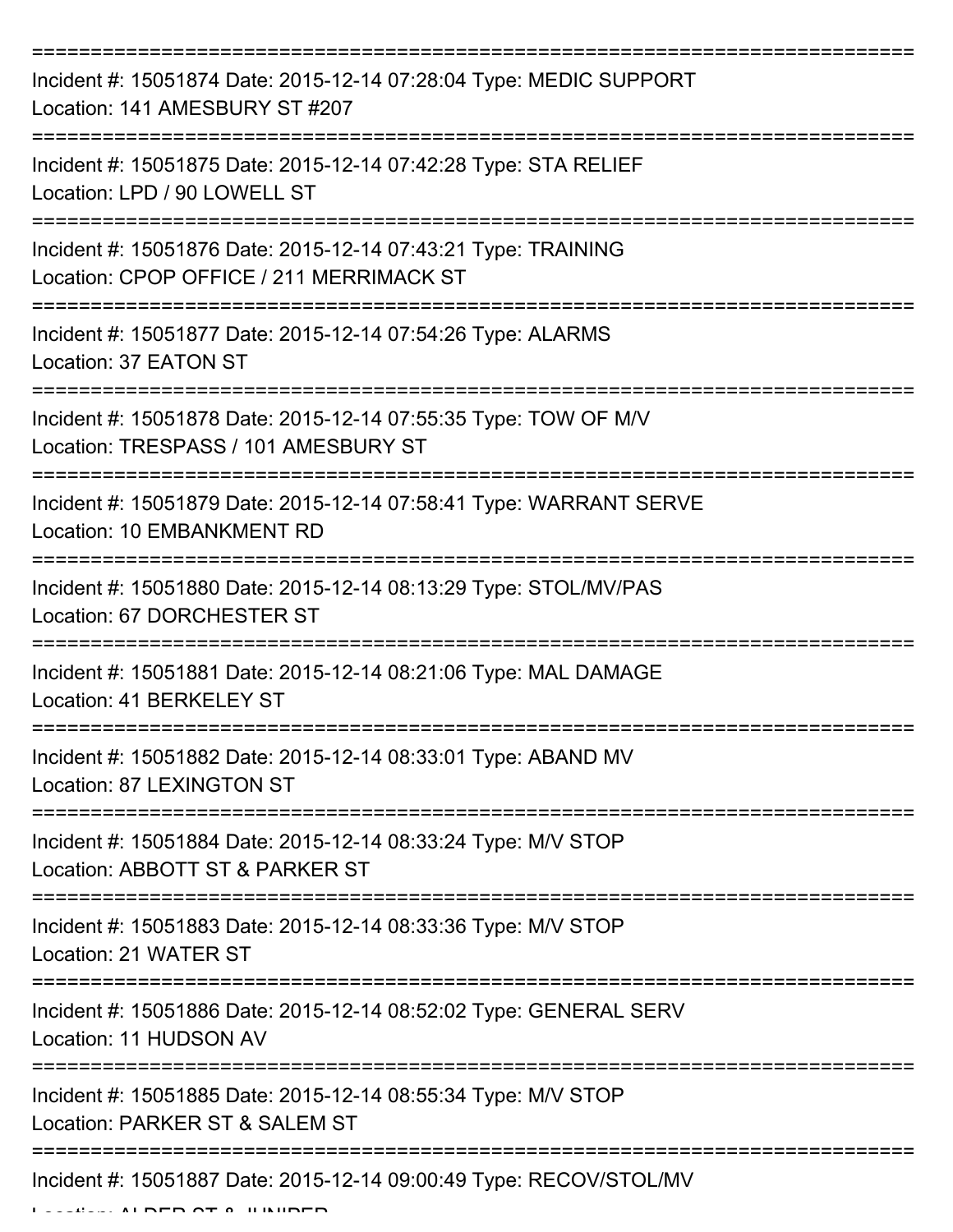| Incident #: 15051888 Date: 2015-12-14 09:05:57 Type: ALARM/HOLD<br>Location: 123 PARK ST                     |
|--------------------------------------------------------------------------------------------------------------|
| Incident #: 15051889 Date: 2015-12-14 09:17:26 Type: RECOV/STOL/MV<br>Location: 2AW934 / 5 RIDGE RD          |
| Incident #: 15051890 Date: 2015-12-14 09:23:04 Type: UNATENEDCHILD<br>Location: 227 PROSPECT ST              |
| Incident #: 15051891 Date: 2015-12-14 09:30:51 Type: ALARM/BURG<br>Location: 3 DOGS DINER / 13 S BROADWAY    |
| Incident #: 15051892 Date: 2015-12-14 09:48:49 Type: TRESPASSING<br>Location: ESSEX TOWERS / 45 BROADWAY     |
| Incident #: 15051894 Date: 2015-12-14 09:49:03 Type: M/V STOP<br>Location: MERRIMACK ST & S UNION ST         |
| Incident #: 15051893 Date: 2015-12-14 09:49:48 Type: TRESPASSING<br>Location: 257 ESSEX ST                   |
| Incident #: 15051895 Date: 2015-12-14 09:53:12 Type: TOW OF M/V<br>Location: AMES ST & PEARL ST              |
| Incident #: 15051896 Date: 2015-12-14 10:10:44 Type: HIT & RUN M/V<br>Location: 65 BUSWELL ST                |
| Incident #: 15051897 Date: 2015-12-14 10:24:11 Type: TOW OF M/V<br>Location: 207 BOXFORD ST                  |
| Incident #: 15051898 Date: 2015-12-14 10:28:47 Type: STOL/MV/PAS<br>Location: 14 BUNKERHILL ST               |
| Incident #: 15051899 Date: 2015-12-14 10:31:39 Type: SUS PERS/MV<br>Location: BRITISH CLUB / 86 CAMBRIDGE ST |
| Incident #: 15051900 Date: 2015-12-14 10:37:45 Type: TOW OF M/V<br>Location: 212 BOXFORD ST                  |
| Incident #: 15051901 Date: 2015-12-14 10:43:36 Type: B&E/PAST                                                |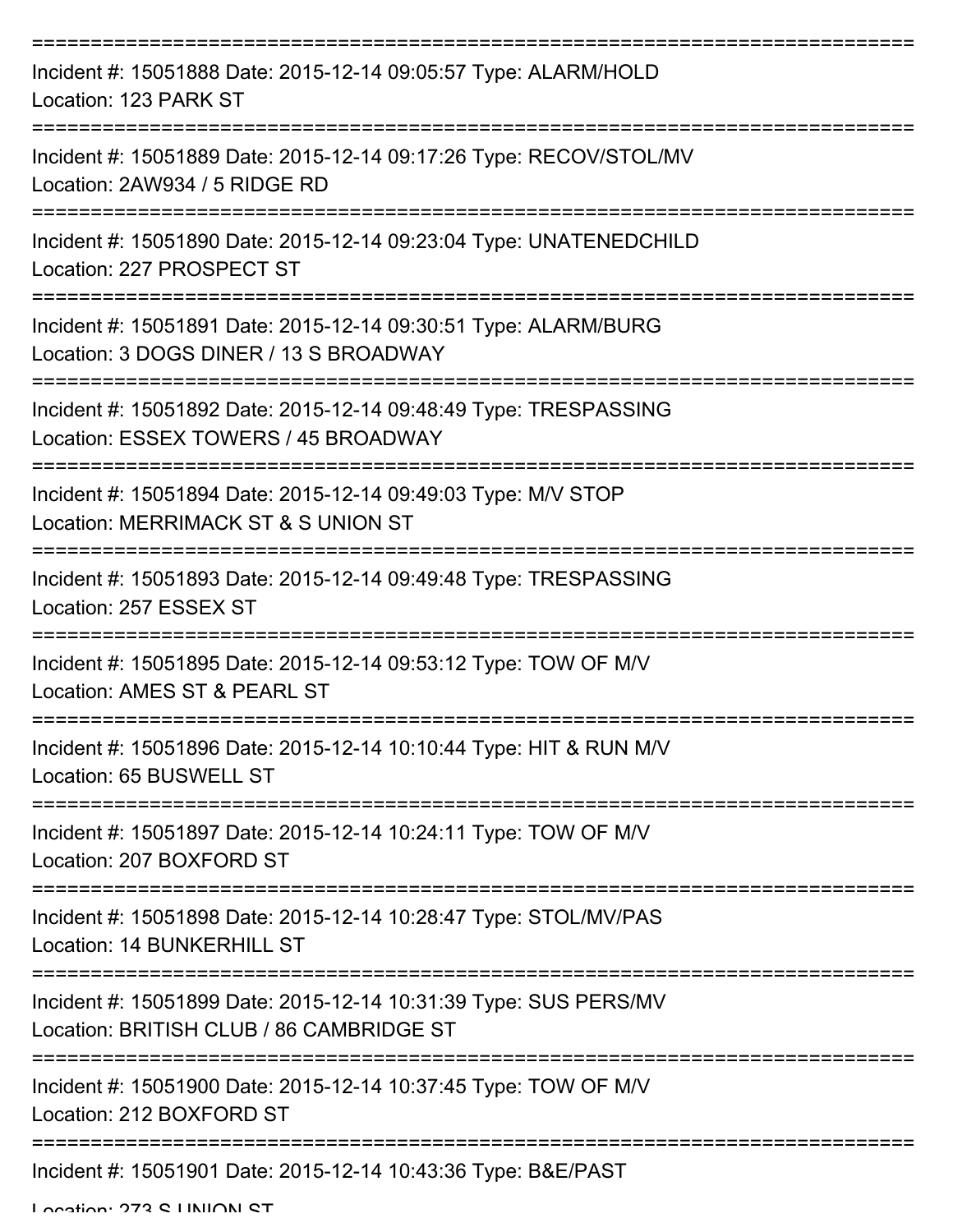| Incident #: 15051902 Date: 2015-12-14 10:45:59 Type: MEDIC SUPPORT<br>Location: 155 HAVERHILL ST<br>:========================    |
|----------------------------------------------------------------------------------------------------------------------------------|
| Incident #: 15051903 Date: 2015-12-14 10:47:12 Type: DISABLED MV<br>Location: 18 MORTON ST                                       |
| Incident #: 15051905 Date: 2015-12-14 10:54:42 Type: TOW OF M/V<br>Location: 277 MERRIMACK ST                                    |
| Incident #: 15051904 Date: 2015-12-14 10:55:01 Type: STOL/MV/PAS<br>Location: 25 SHAWSHEEN CT                                    |
| Incident #: 15051906 Date: 2015-12-14 10:58:33 Type: RECOV/STOL/MV<br>Location: 3RK799 / 73 WATER ST                             |
| Incident #: 15051907 Date: 2015-12-14 11:22:20 Type: DISTURBANCE<br>Location: 26 ROYAL ST<br>----------------------------------- |
| Incident #: 15051908 Date: 2015-12-14 11:28:16 Type: MV/BLOCKING<br>Location: 400 HAMPSHIRE ST                                   |
| Incident #: 15051909 Date: 2015-12-14 11:47:49 Type: HIT & RUN M/V<br>Location: 59 LEXINGTON ST                                  |
| Incident #: 15051910 Date: 2015-12-14 11:49:26 Type: CK WELL BEING<br>Location: 144 WEST ST                                      |
| Incident #: 15051911 Date: 2015-12-14 11:49:56 Type: M/V STOP<br>Location: BAILEY ST & S UNION ST                                |
| Incident #: 15051912 Date: 2015-12-14 12:13:12 Type: ALARM/BURG<br>Location: 7 CLEVELAND ST                                      |
| Incident #: 15051913 Date: 2015-12-14 12:16:15 Type: M/V STOP<br>Location: MERRIMACK & ROUTE 495                                 |
| Incident #: 15051914 Date: 2015-12-14 12:18:55 Type: M/V STOP<br>Location: 280 MERRIMACK ST                                      |
| Incident #: 15051915 Date: 2015-12-14 12:59:20 Type: MISSING PERS                                                                |

Location: 19 HALL ST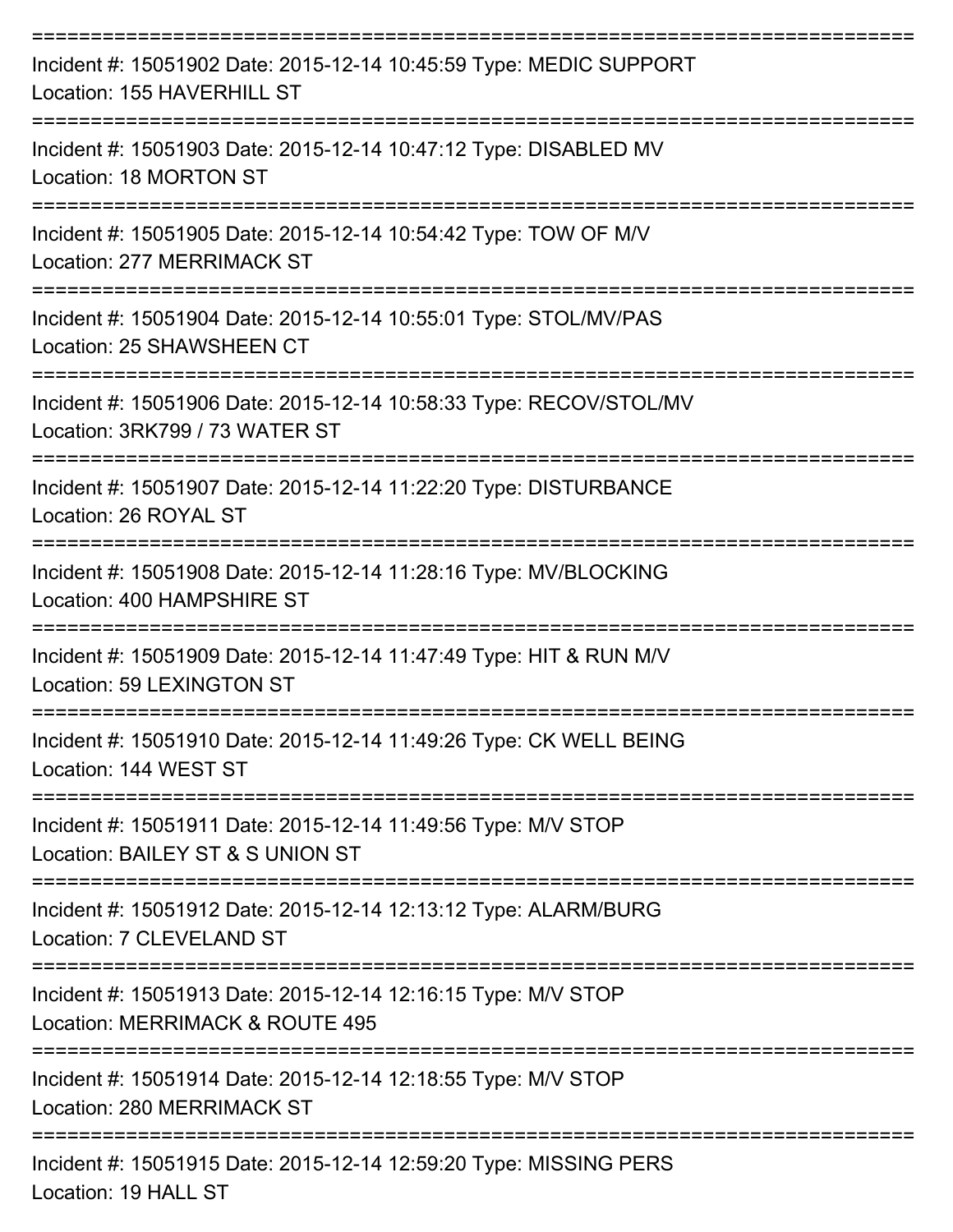| Incident #: 15051916 Date: 2015-12-14 13:13:01 Type: M/V STOP<br>Location: 255 HIGH ST                               |
|----------------------------------------------------------------------------------------------------------------------|
| Incident #: 15051917 Date: 2015-12-14 13:13:44 Type: TOW/REC/STOL<br>Location: 153 BEACON AV                         |
| Incident #: 15051918 Date: 2015-12-14 13:16:17 Type: ASSIST FIRE<br>Location: 26 SHAWSHEEN CT                        |
| Incident #: 15051919 Date: 2015-12-14 13:17:11 Type: TOW/REC/STOL<br>Location: 21 BELLEVUE ST<br>------------------- |
| Incident #: 15051920 Date: 2015-12-14 13:28:29 Type: UNKNOWN PROB<br>Location: PARK ST & SAUNDERS ST                 |
| Incident #: 15051922 Date: 2015-12-14 13:30:44 Type: LOST PROPERTY<br>Location: 320 ESSEX ST                         |
| Incident #: 15051921 Date: 2015-12-14 13:32:03 Type: DRUG VIO<br><b>Location: DURANT ST</b>                          |
| Incident #: 15051923 Date: 2015-12-14 13:43:06 Type: RECOV/STOL/MV<br>Location: 19 MAGNOLIA ST                       |
| Incident #: 15051924 Date: 2015-12-14 13:58:09 Type: ASSSIT OTHER PD<br>Location: 1 GENERAL ST                       |
| Incident #: 15051925 Date: 2015-12-14 14:07:31 Type: STOL/MV/PAS<br>Location: 273 S UNION ST                         |
| Incident #: 15051926 Date: 2015-12-14 14:22:28 Type: DISORDERLY<br><b>Location: BORDER ST</b>                        |
| Incident #: 15051927 Date: 2015-12-14 14:24:08 Type: INVEST CONT<br>Location: 203 BOXFORD ST                         |
| Incident #: 15051928 Date: 2015-12-14 14:29:13 Type: M/V STOP<br>Location: BROADWAY & CROSS ST                       |
| Incident #: 15051930 Date: 2015-12-14 14:38:07 Type: SUS PERS/MV<br>Location: CONGRESS ST & HAVERHILL ST             |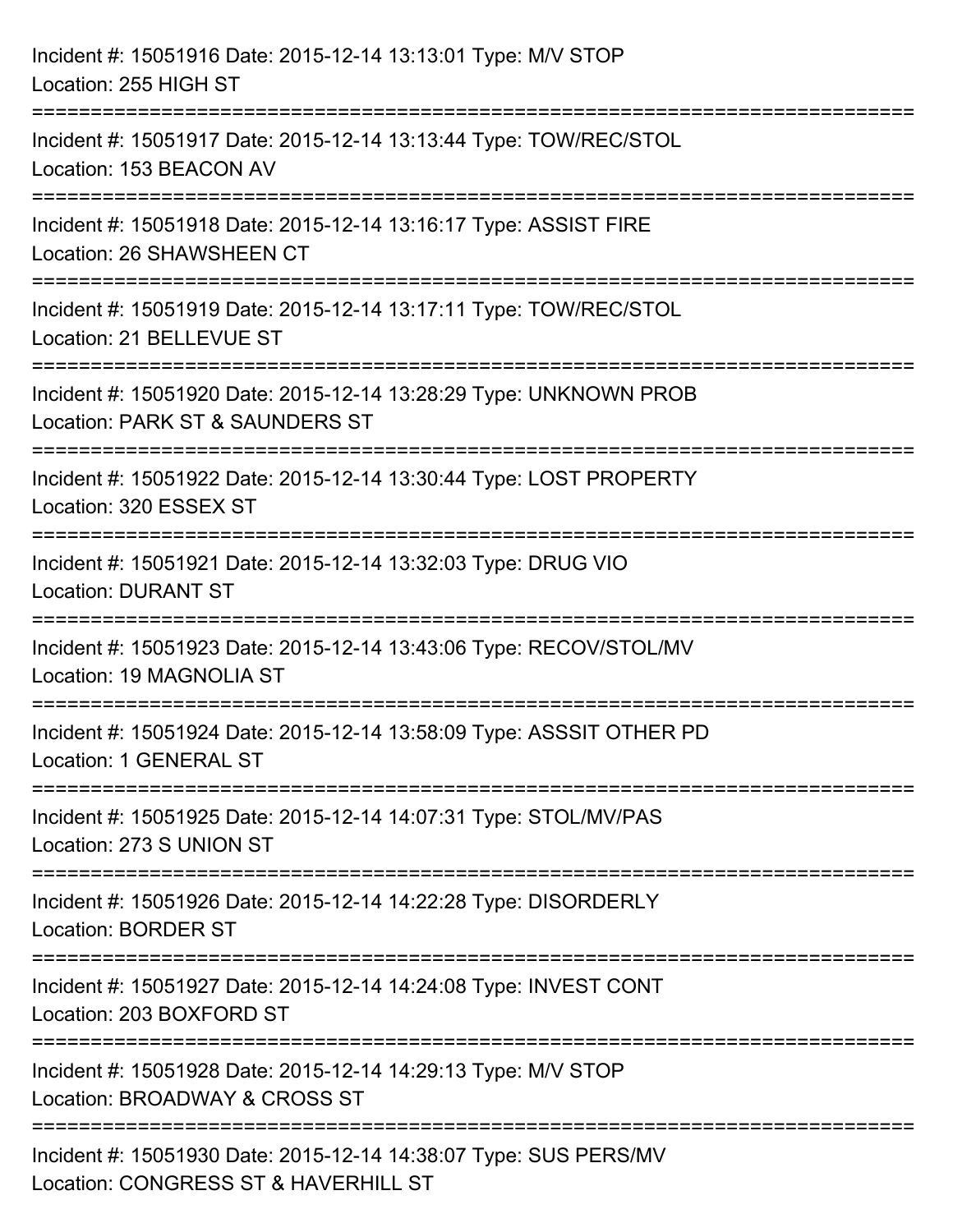| Incident #: 15051929 Date: 2015-12-14 14:38:23 Type: AUTO ACC/UNK PI<br>Location: BRADFORD ST & BROADWAY                 |
|--------------------------------------------------------------------------------------------------------------------------|
| Incident #: 15051931 Date: 2015-12-14 14:39:25 Type: INVEST CONT<br>Location: 273 S UNION ST                             |
| Incident #: 15051932 Date: 2015-12-14 14:55:36 Type: M/V STOP<br>Location: EXCHANGE ST & MYRTLE ST                       |
| Incident #: 15051933 Date: 2015-12-14 14:57:12 Type: SUS PERS/MV<br>Location: SHOWCASE CINEMA / 141 WINTHROP AV          |
| Incident #: 15051934 Date: 2015-12-14 14:58:15 Type: VIO CITY ORD<br>Location: 7 LOGAN ST                                |
| Incident #: 15051935 Date: 2015-12-14 15:08:20 Type: AUTO ACC/NO PI<br>Location: CENTRE ST & HAMPSHIRE ST                |
| Incident #: 15051936 Date: 2015-12-14 15:24:45 Type: TOW OF M/V<br>Location: DURHAM ST & ELLIS ST                        |
| Incident #: 15051937 Date: 2015-12-14 15:27:02 Type: AUTO ACC/NO PI<br>Location: 43 ERVING AV                            |
| Incident #: 15051938 Date: 2015-12-14 15:33:40 Type: TOW OF M/V<br>Location: MARKET ST & SALEM ST                        |
| Incident #: 15051939 Date: 2015-12-14 15:41:18 Type: KEEP PEACE<br>Location: 87 SUMMER ST<br>--------------------------- |
| Incident #: 15051940 Date: 2015-12-14 16:14:37 Type: 911 HANG UP<br>Location: 61 ARLINGTON ST FL 3                       |
| Incident #: 15051941 Date: 2015-12-14 16:24:12 Type: AUTO ACC/NO PI<br>Location: 77 TREMONT ST                           |
| Incident #: 15051942 Date: 2015-12-14 16:28:35 Type: M/V STOP<br>Location: OSGOOD ST & SALEM ST                          |
| Incident #: 15051943 Date: 2015-12-14 16:32:57 Type: DRUG OVERDOSE<br>Location: 39 WARWICK ST                            |

===========================================================================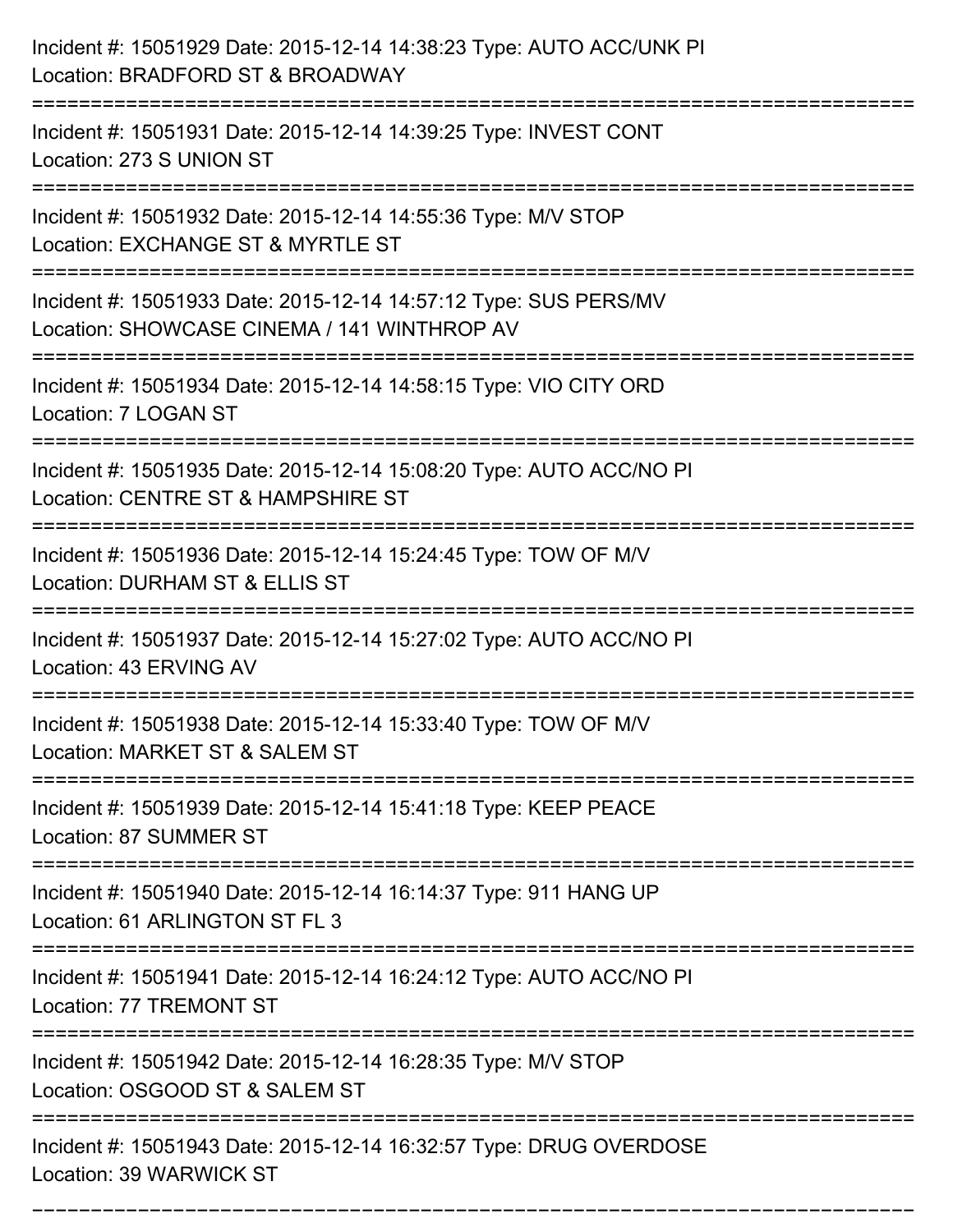| :====================================<br>:======================<br>---------------------- | Incident #: 15051944 Date: 2015-12-14 16:55:19 Type: GUN CALL<br>Location: JIMENEZ SUPER MARKET / 117 NEWBURY ST         |
|--------------------------------------------------------------------------------------------|--------------------------------------------------------------------------------------------------------------------------|
|                                                                                            | Incident #: 15051945 Date: 2015-12-14 16:59:17 Type: B&E/PAST<br>Location: 50 PEARL ST                                   |
|                                                                                            | Incident #: 15051946 Date: 2015-12-14 17:04:24 Type: CK WELL BEING<br>Location: 462 ESSEX ST #301                        |
|                                                                                            | Incident #: 15051947 Date: 2015-12-14 17:17:49 Type: MEDIC SUPPORT<br>Location: ENTRANCE C / 354 MERRIMACK ST            |
|                                                                                            | Incident #: 15051949 Date: 2015-12-14 17:21:50 Type: WARRANT SERVE<br>Location: 3 NEWTON ST #2 FL 1                      |
|                                                                                            | Incident #: 15051948 Date: 2015-12-14 17:22:54 Type: ANIMAL COMPL<br>Location: 656 LOWELL ST                             |
|                                                                                            | Incident #: 15051950 Date: 2015-12-14 17:30:41 Type: THREATS<br>Location: 386 MARKET ST                                  |
|                                                                                            | Incident #: 15051951 Date: 2015-12-14 17:43:32 Type: MISSING PERS<br>Location: 24 FLORENCE ST                            |
|                                                                                            | Incident #: 15051952 Date: 2015-12-14 17:51:26 Type: DOMESTIC/PAST<br>Location: 62A BOXFORD ST FL 3                      |
|                                                                                            | Incident #: 15051953 Date: 2015-12-14 17:55:17 Type: NOTIFICATION<br>Location: 20 WILMOT ST                              |
|                                                                                            | Incident #: 15051954 Date: 2015-12-14 18:26:48 Type: ALARM/BURG<br>Location: ESSEX HERITAGE REALTY TRUST / 261 COMMON ST |
|                                                                                            | Incident #: 15051955 Date: 2015-12-14 18:35:34 Type: LARCENY/PAST<br>Location: COMPANY NAILS / 582 BROADWAY              |
|                                                                                            | Incident #: 15051956 Date: 2015-12-14 18:37:48 Type: MAN DOWN<br>Location: LAWRENCE ST & OAK ST                          |
|                                                                                            | Incident #: 15051957 Date: 2015-12-14 18:57:06 Type: MAL DAMAGE<br>Location: BROADWAY & ESSEX ST                         |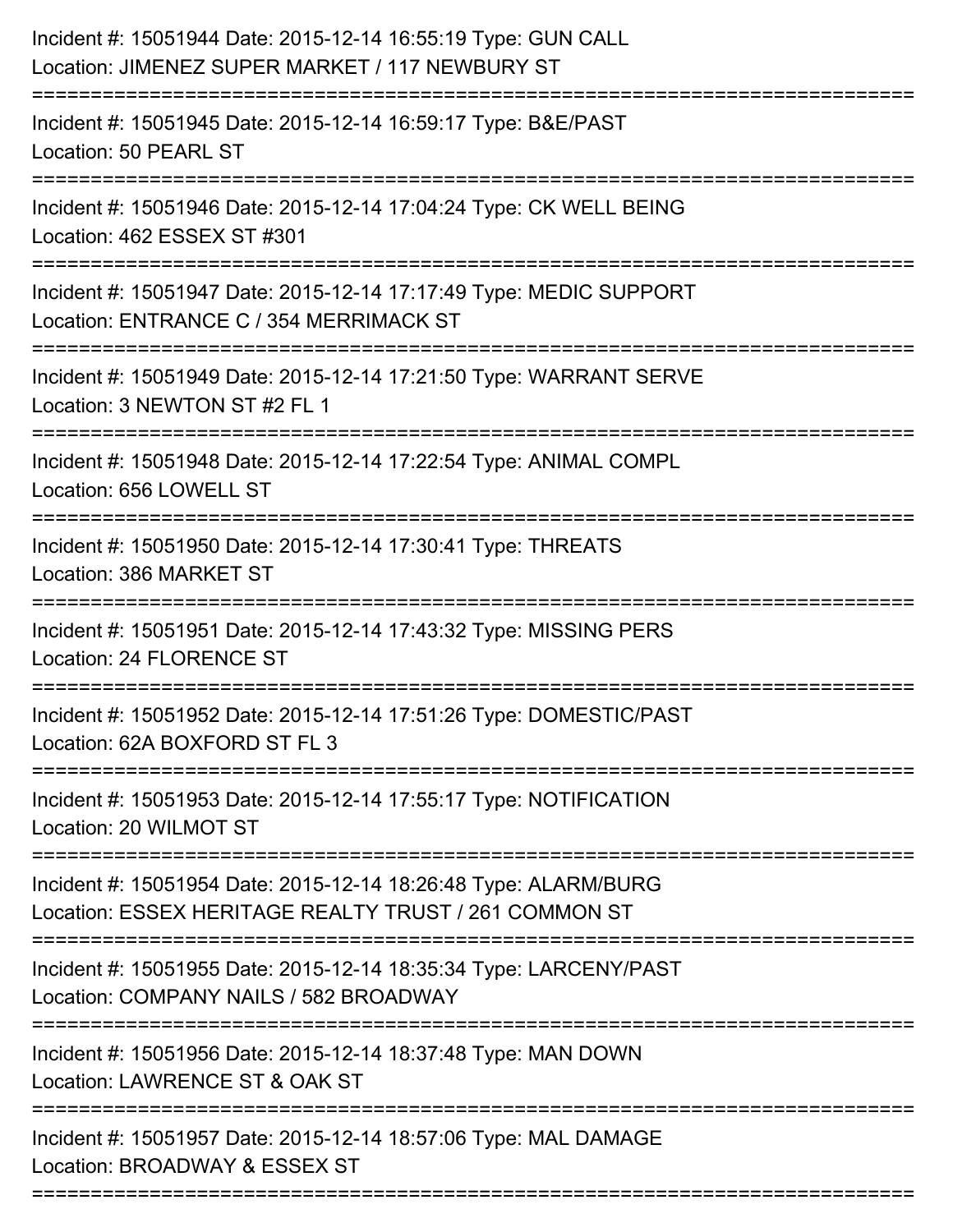| Location: SO UNION ST MARKET / 280 S UNION ST<br>------------                                                                             |
|-------------------------------------------------------------------------------------------------------------------------------------------|
| Incident #: 15051959 Date: 2015-12-14 19:23:21 Type: DISTURBANCE<br>Location: 205 WEST ST                                                 |
| Incident #: 15051960 Date: 2015-12-14 19:32:54 Type: LOST PROPERTY<br>Location: 473 HAVERHILL ST<br>===================================== |
| Incident #: 15051961 Date: 2015-12-14 19:59:58 Type: THREATS<br>Location: 15 PORTLAND ST FL 2                                             |
| Incident #: 15051962 Date: 2015-12-14 20:08:49 Type: AUTO ACC/NO PI<br>Location: PARKER ST & SALEM ST                                     |
| Incident #: 15051963 Date: 2015-12-14 20:14:40 Type: THREATS<br>Location: 205 WEST ST                                                     |
| Incident #: 15051964 Date: 2015-12-14 20:30:39 Type: LARCENY/PAST<br>Location: COMPANY NAILS / 582 ESSEX ST                               |
| Incident #: 15051965 Date: 2015-12-14 20:46:21 Type: INVEST CONT<br>Location: 40 LAWRENCE ST #325                                         |
| Incident #: 15051966 Date: 2015-12-14 20:48:34 Type: MV/BLOCKING<br>Location: 47 CEDAR ST                                                 |
| Incident #: 15051967 Date: 2015-12-14 20:55:34 Type: MISSING PERS<br>Location: 25 BEVEL ST                                                |
| Incident #: 15051968 Date: 2015-12-14 21:30:56 Type: ROBBERY ARMED<br>Location: DUNKIN DONUTS / 99 WINTHROP AV                            |
| Incident #: 15051969 Date: 2015-12-14 21:43:48 Type: MEDIC SUPPORT<br><b>Location: 9 BUNKERHILL ST</b>                                    |
| Incident #: 15051970 Date: 2015-12-14 22:01:13 Type: DOMESTIC/PROG<br>Location: 29 BOEHM ST #3 FL 2                                       |
| Incident #: 15051971 Date: 2015-12-14 22:04:24 Type: NEIGHBOR PROB<br>Location: 247 FARNHAM ST FL 2                                       |

Incident #: 15051972 Date: 2015 12 14 22:10:41 Type: B&E/MV/PAST